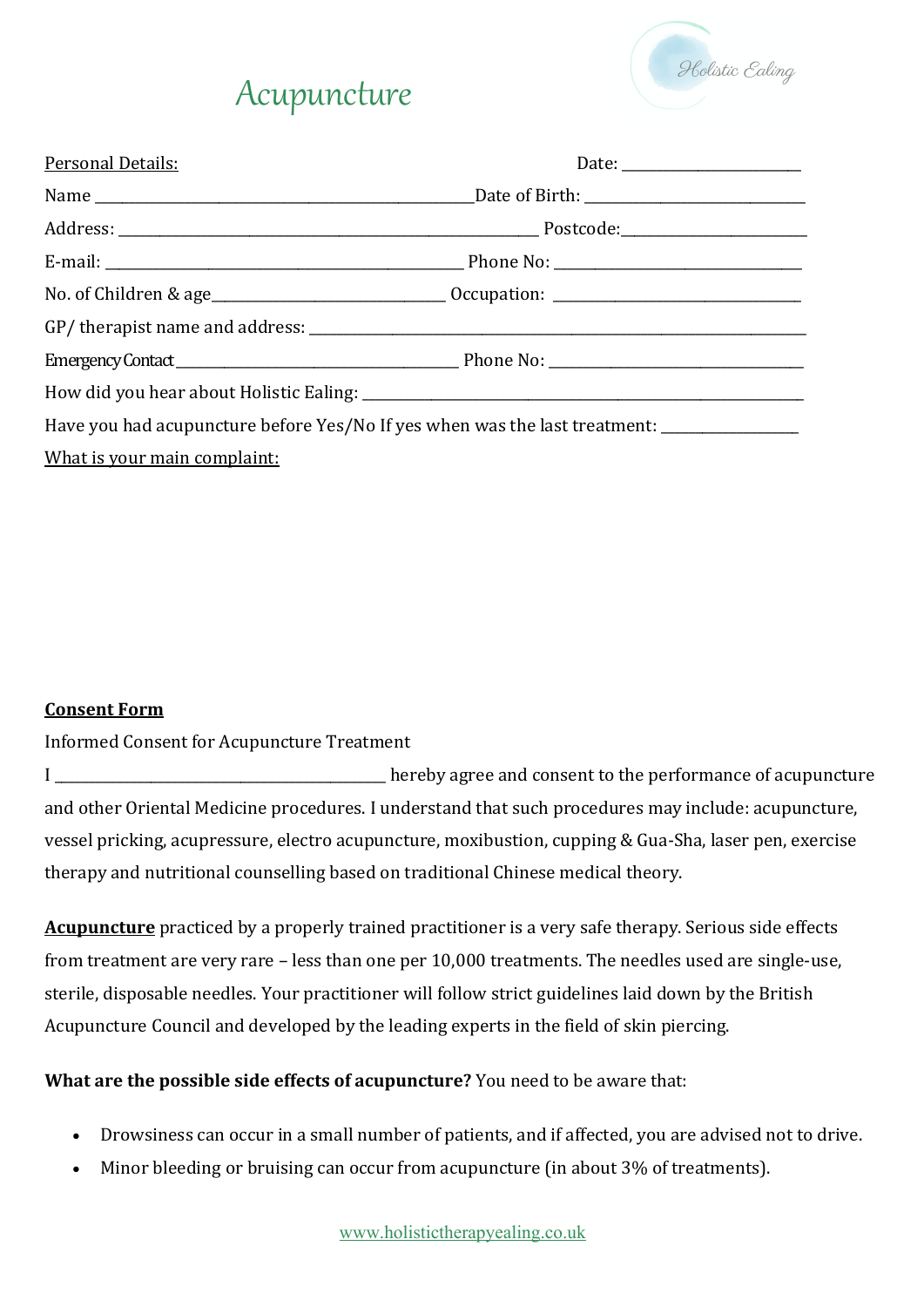# Acupuncture

- Pain during treatment occurs in about 1% of treatments.
- Symptoms may become worse before they improve for 1-2 days following treatment. Please advise your acupuncturist if your symptoms feel worse and continue for more than 2 days

Holistic Ealing

Although rare, fainting can occur in certain patients, particularly at the first treatment. Please make sure you have a light meal/snack prior to the treatment.

I understand that I should not make significant movements while the needles are being inserted, manipulated, retained, or removed. Acupuncture treatment is not a replacement for diagnostic medical procedures. An acupuncturist does not diagnose according to Western medical practice, nor should a "Chinese Diagnosis" be considered a replacement for standard medical evaluation or testing.

### Apart from the usual medical details, it is important that you let your practitioner know:

- If you have ever experienced a fit, felt faint or had a funny turn.
- If you have a pacemaker, or any other electrical implants.
- If you are pregnant.
- If you have a bleeding disorder or are taking anti-coagulants or any other medication.
- If you have damaged heart valves or have any particular risk of infection.
- If you experience any unusual symptoms after treatment, or if you are concerned about any aspects of the treatment you have received, please contact your practitioner as soon as possible.

**Moxibustion** is the application of indirect heat by burning a stick of compressed Folium Artemisiae vulgaris, commonly known as Mugwort, over acupuncture points. Possible side effects are discolouration of the treated area or small blistering.

**Cupping** utilizes round suction cups over a large muscular area (such as at the back) to enhance blood circulation to the designated area. Bruising-like changes on skin, or small blistering may appear and last up to a week to subside.

**Gua-Sha** is a form of Chinese massage in which an oil is applied on the skin a single use metal tool is being used to apply pressure and move down the muscles/along the acupuncture meridians to relieve pain and tension. This action may cause light "bruising like", which often appears as purple or red spots known as petechiae or "sha" The discolouration normally clears within a week.

**Electroacupuncture** is a form of acupuncture where a small electric current is passed between pairs of acupuncture needles.